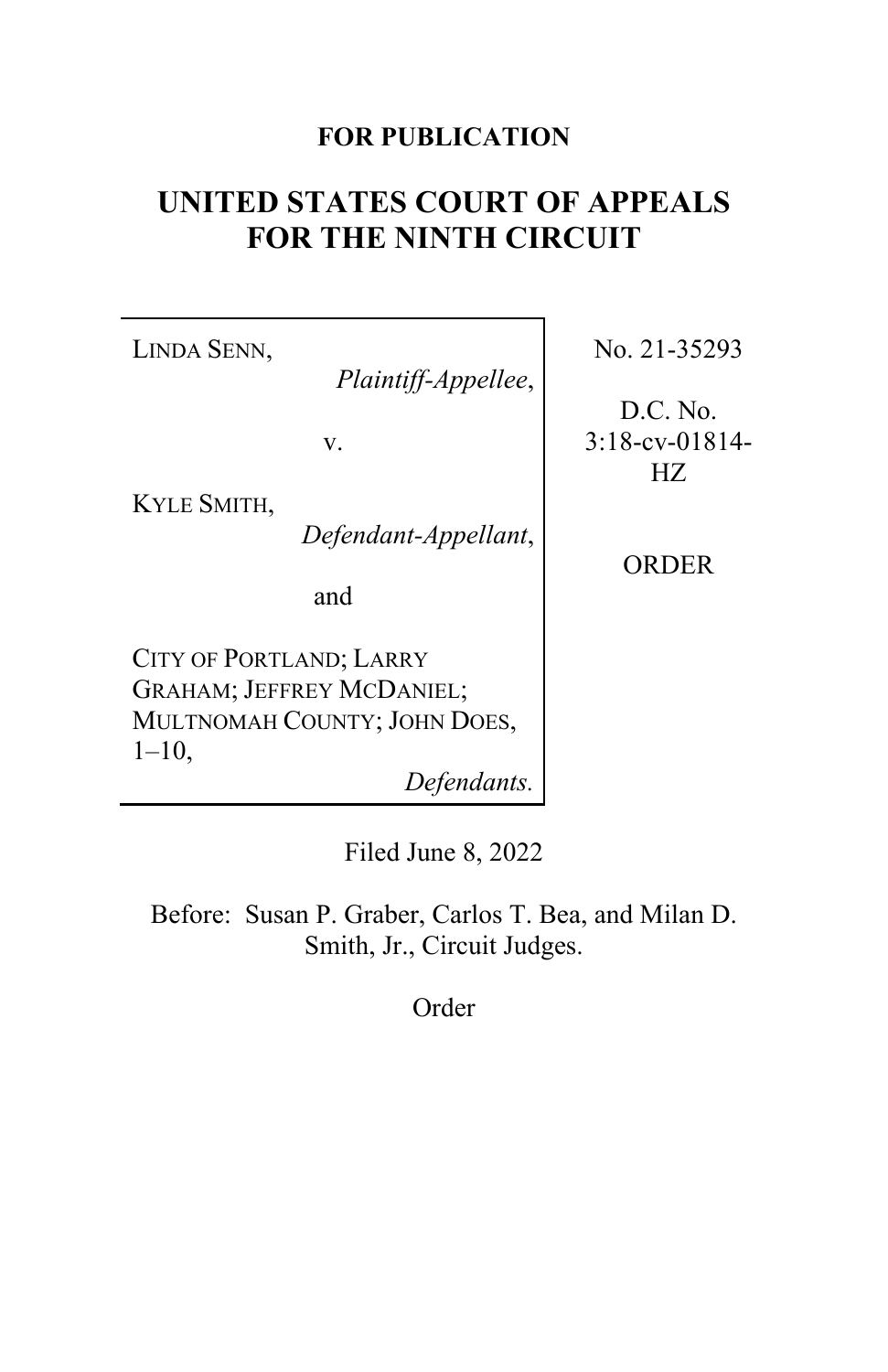## **SUMMARY[\\*](#page-1-0)**

## **Civil Rights/Attorneys' Fees**

The panel denied a motion for attorney's fees sought pursuant to 42 U.S.C. § 1988 following the panel's decision, in an unpublished disposition, affirming the denial of qualified immunity to a deputy sergeant who allegedly violated plaintiff's Fourth Amendment rights to be free of excessive force. *Senn v. Smith*, 2022 WL 822198 (9th Cir. March 18, 2022) (unpublished).

The panel denied fees because plaintiff was not a "prevailing party" within the meaning of § 1988(b). The panel published this order to reaffirm that a plaintiff who accomplishes no more than to defeat a defendant's motion for qualified immunity is not entitled to attorney's fees pursuant to § 1988(b), because the plaintiff has not yet prevailed on any claim. The panel held that it was bound by this court's prior decision in *Cooper v. Dupnik*, 963 F.2d 1220, 1252 & n.13 (9th Cir. 1992) (en banc), *overruled in part on other grounds by Chavez v. Martinez*, 538 U.S. 760 (2003). Although the Supreme Court later overruled *Cooper* in part, on a different issue, *Chavez*, 538 U.S. at 773, the holding in *Cooper* as to attorney's fees remained good law. Independently, the panel noted its agreement with the rule announced in *Cooper*, which comports with Supreme Court precedent and accords with holdings by sister circuits in the identical procedural posture.

<span id="page-1-0"></span>**<sup>\*</sup>** This summary constitutes no part of the opinion of the court. It has been prepared by court staff for the convenience of the reader.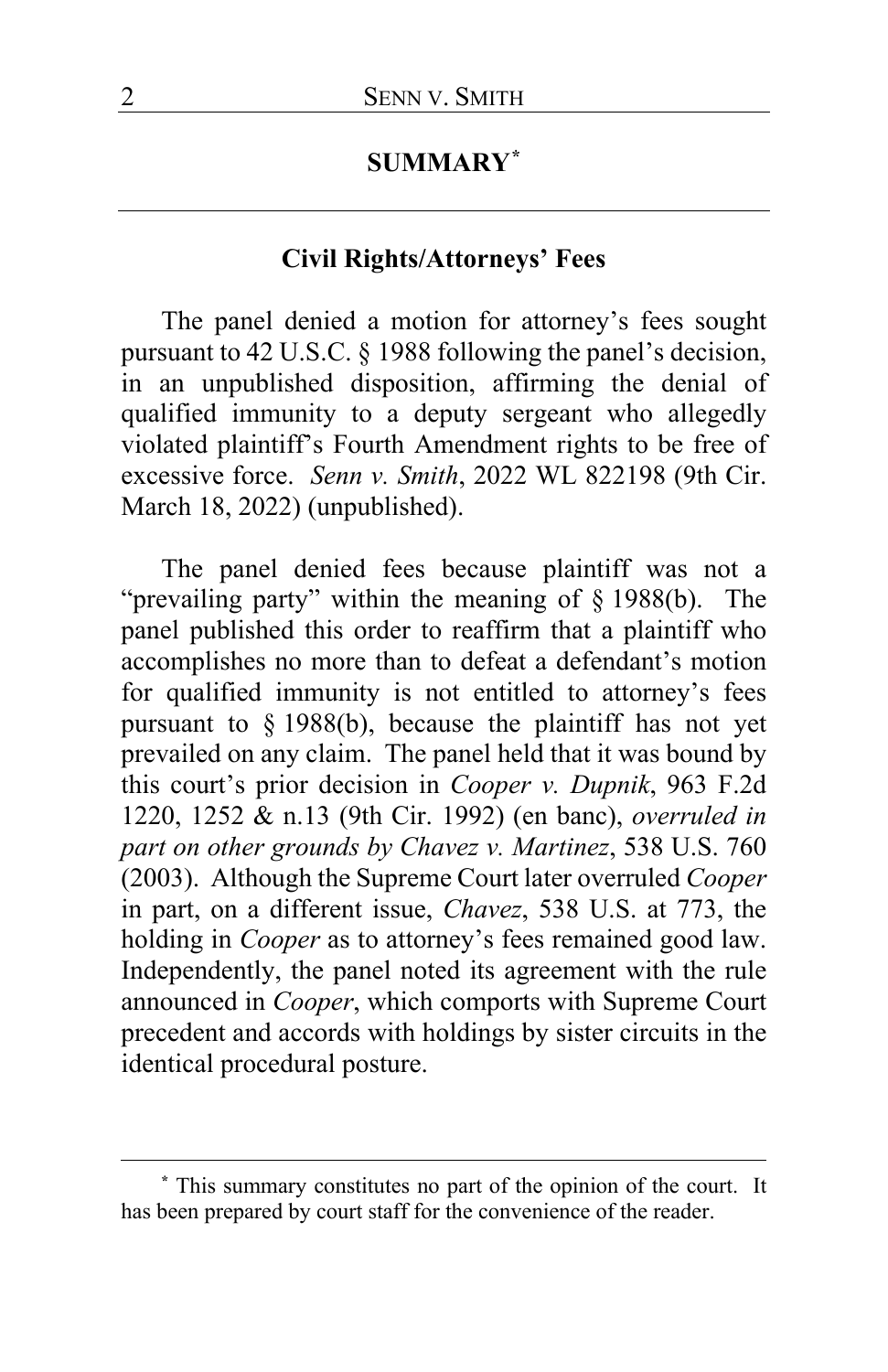#### **COUNSEL**

B. Andrew Jones (argued), Multnomah County Attorney's Office, Portland, Oregon, for Defendant-Appellant.

Athul K. Acharya (argued), Public Accountability, Portland, Oregon; Juan Chavez, Oregon Justice Resource Center, Portland, Oregon; for Plaintiff-Appellee.

#### **ORDER**

Plaintiff Linda Senn brought this 42 U.S.C. § 1983 action against Defendant Kyle Smith, a deputy sergeant with the Multnomah County Sheriff's Office. Plaintiff alleges that Defendant violated her Fourth Amendment right to be free of excessive force by pepper-spraying her without adequate justification. The district court denied Defendant's motion for qualified immunity, and Defendant filed this interlocutory appeal. In an unpublished disposition, we affirmed the denial of qualified immunity and remanded for trial. *Senn v. Smith*, 2022 WL 822198 (9th Cir. March 18, 2022) (unpublished).

Plaintiff now seeks attorney's fees pursuant to 42 U.S.C. § 1988(b), which generally grants courts discretion to award "a reasonable attorney's fee" to a "prevailing party." We deny fees because Plaintiff is not a "prevailing party" within the meaning of  $\S$  1988(b). We publish this order to reaffirm that a plaintiff who accomplishes no more than to defeat a defendant's motion for qualified immunity is not entitled to fees pursuant to § 1988(b), because the plaintiff has not yet prevailed on any claim.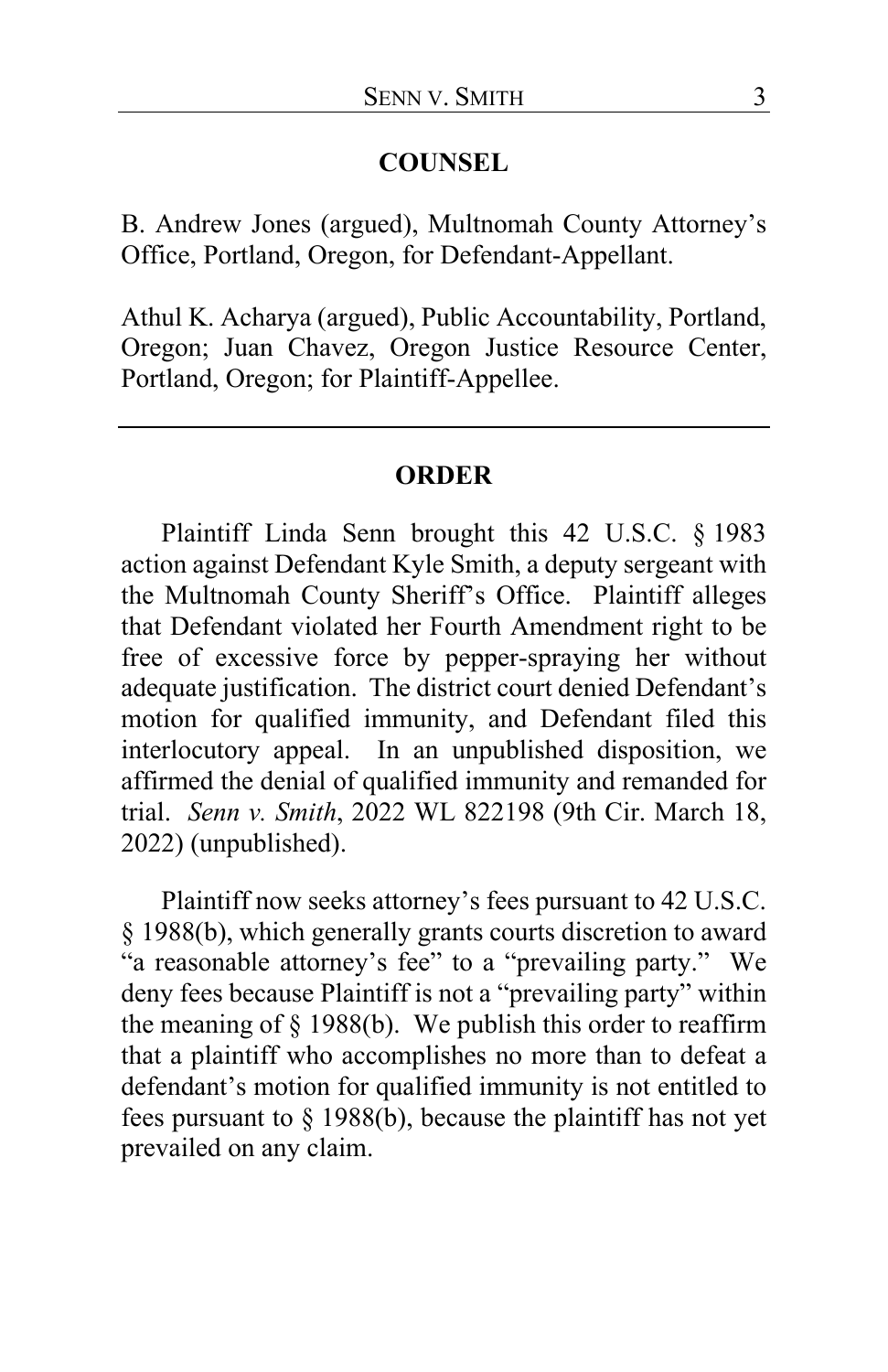Three decades ago, sitting en banc, we affirmed a district court's denial of qualified immunity in a 42 U.S.C. § 1983 action, but we denied the plaintiff's motion for attorney's fees. *Cooper v. Dupnik*, 963 F.2d 1220, 1252 & n.13 (9th Cir. 1992) (en banc), *overruled in part on other grounds by Chavez v. Martinez*, 538 U.S. 760 (2003). We explained that, even though the plaintiff had successfully defeated the defendants' motion for qualified immunity, the plaintiff "is not yet entitled to attorneys' fees under 42 U.S.C. § 1988 because he has not yet prevailed on a claim." *Id.* at 1252 n.13 (citing *Hanrahan v. Hampton*, 446 U.S. 754, 757 (1980) (per curiam)). "Section 1988 does not provide for attorneys' fees where a party merely establishes his right to a trial." *Id.*

Although the Supreme Court later overruled *Cooper* in part, on a different issue, *Chavez*, 538 U.S. at 773, our holding in *Cooper* as to attorney's fees remains good law. Because *Cooper* is directly on point, *Cooper* binds us. *Miller v. Gammie*, 335 F.3d 889, 899–900 (9th Cir. 2003) (en banc).

Independently, we note our agreement with the rule announced in *Cooper.* The rule comports with Supreme Court precedent. *See Hanrahan*, 446 U.S. at 758 (holding that the plaintiffs were not "prevailing part[ies]" pursuant to § 1988(b) because "[t]he Court of Appeals held only that the [plaintiffs] were entitled to a trial of their cause"). And the rule accords with holdings by our sister circuits in the identical procedural posture. *See, e.g., Ellis v. Wright*, 293 F. App'x 634, 634 n.1 (11th Cir. 2008) (per curiam) (unpublished) ("Ellis's motion for attorney's fees under 42 U.S.C. § 1988 is denied. Section 1988 only authorizes fee awards to prevailing parties. A party is not a prevailing party until they have prevailed on the merits of at least one